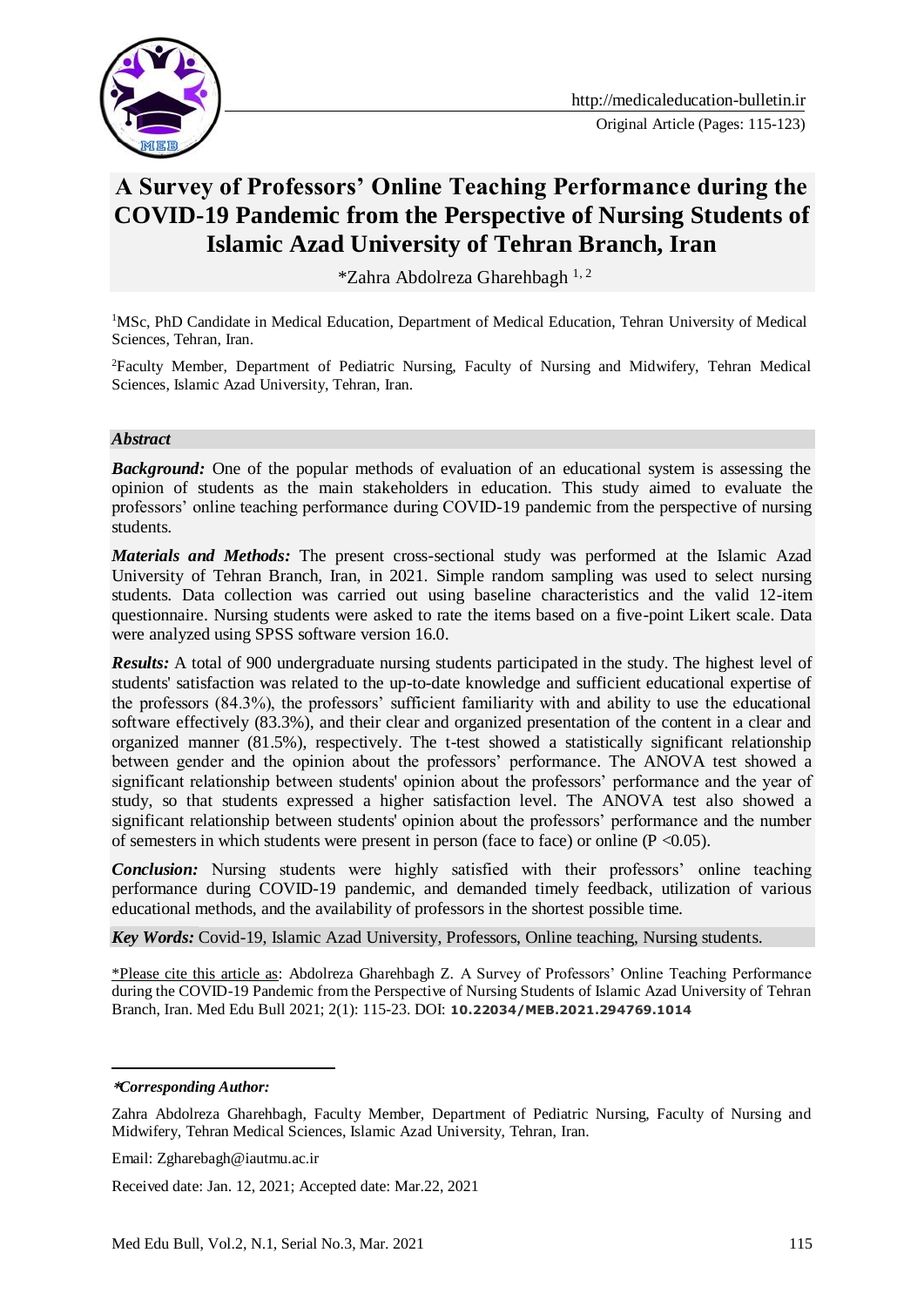# **1- INTRODUCTION**

 Coronavirus disease 2019 (COVID-19) is a contagious disease caused by severe acute respiratory syndrome coronavirus 2 (SARS-CoV-2). The first known case was identified in Wuhan, China in December 2019. The disease has since spread worldwide, leading to an ongoing pandemic. Although the sudden outbreak of COVID-19 posed a number of challenges to the world's healthcare systems, it also affected other areas, including education (1-4). With the onset of the COVID-19 epidemic worldwide, health protocols have emphasized social distancing (2). Consequently, in many countries, including Iran, face-to-face training in schools and universities was closed to reduce the spread of the disease (4).

Various solutions were proposed so that the education would not be interrupted during the quarantine conditions and curricula could be continued according to a predetermined schedule. Therefore, although the COVID-19 pandemic imposed many problems on all indicators of society, including public health, it led to the flourishing of some capabilities in the country, including the nationwide prevalence and prosperity of online education (5-9). Instead of canceling their curricula, many universities encouraged professors to offer instructional content and assess learning through distance learning and online classes. Although the shift to online teaching occurred unexpectedly and rapidly, and despite the lack of appropriate infrastructure for elearning and virtual education in medical universities (7), university administrators tried to meet the necessary standards in the implementation of online teaching as quickly as possible (7).

NAVID systems and Adobe Connect software were the main systems used in medical universities for online education. However, professors use other systems and

software such as Skype and Skyroom for their educational purposes based on their needs (5-7). The World Health Organization (WHO) stated that distance education with tools such as radio, podcasts, television, and online education are the best solutions to continue education during the pandemic (10). In their research, Sharifi et al. concluded that online teaching can be a good alternative to face-to-face education (11). However, online teaching has also created problems, including unfamiliarity with new technology and unknown challenges for teachers, professors and educational institutes (12). In the Medical Sciences universities, professors are recognized as the main elements in education, research, and medical services. Therefore, the best solution to maintain high educational quality in the medical education system is to evaluate the performance of faculty members in order to improve educational methods and activities, help managers make better decisions, promote professors, and, ultimately, promote education as a profession (13). Methods of evaluating professors vary according to the purpose of evaluation and its criteria. One of the popular evaluation methods is the use of students' opinions (14-16). The aim of the present study was to investigate the professors' online teaching performance during COVID-19 pandemic from the perspective of nursing students of Islamic Azad University, Tehran Branch, Iran.

## **2- MATERIALS AND METHODS**

# **2-1. Method**

 This cross-sectional study was carried out at the Islamic Azad University of Medical Sciences, Tehran Branch, Iran, in 2021. The study population was consisted of all nursing students of Islamic Azad University of Medical Sciences, Tehran Branch. A total of 900 students were selected based on purposive simple random sampling.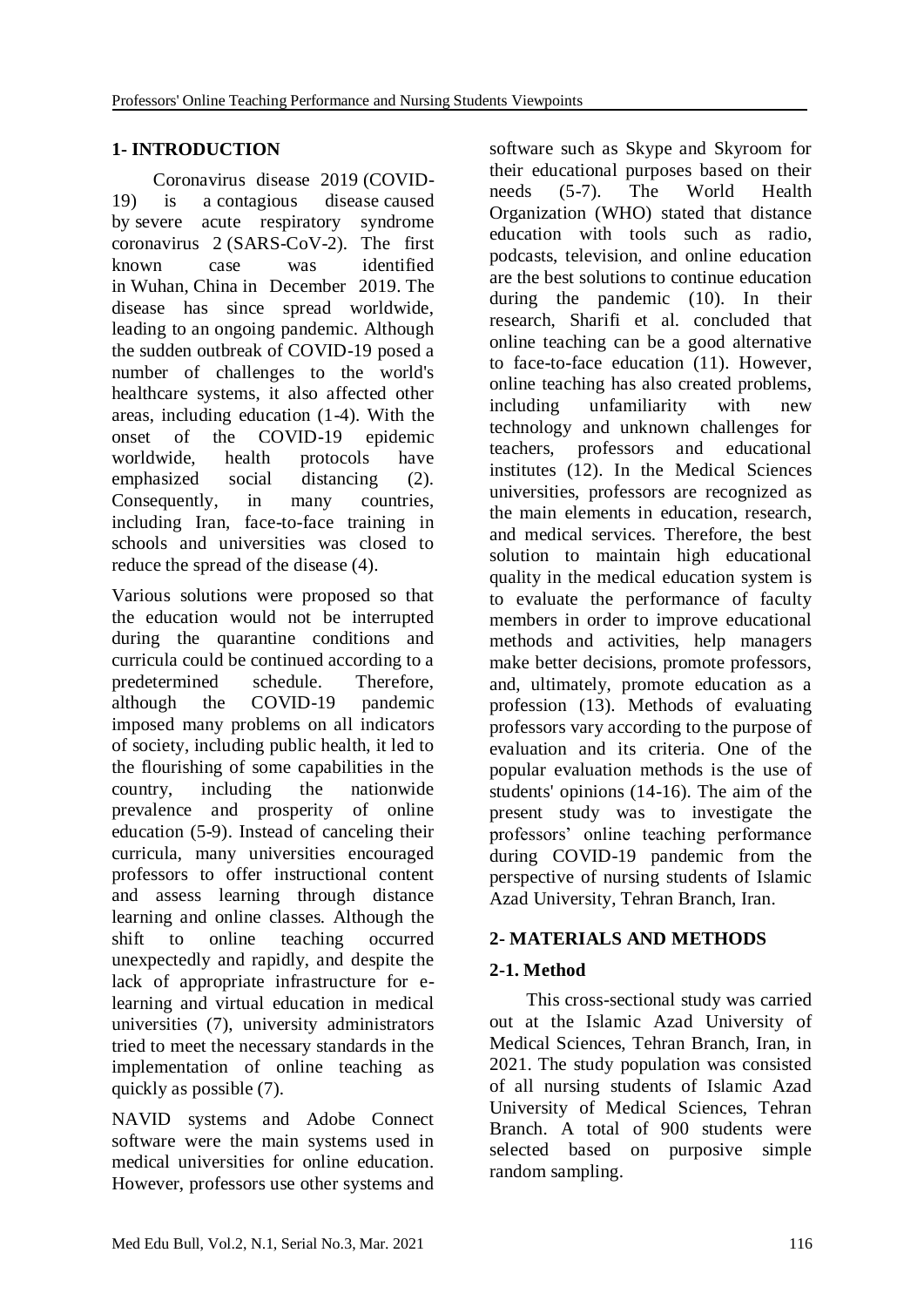#### **2-2. Statistical population**

After consulting a statistical advisor, 900 nursing students were selected using the simple random sampling method considering a 5% error rate and 90% confidence interval. All nursing students who were studying at the Tehran Islamic Azad University Branch of Medical Sciences were eligible to enter the study. Exclusion criteria included unwillingness to participate in the study and incomplete questionnaires.

#### **2-3. Data Collection**

To obtain information on the evaluation of virtual teaching during the COVID-19, a valid 12-item questionnaire was used (16). The questionnaires were distributed among students by the researcher (through telephone interviews and web-based questionnaires) after providing the necessary explanations to them. The questionnaires were collected after completion.

#### **2-4. Ethical consideration**

Participants' personal information was extracted as a whole and providing names and surnames was not mandatory. Participation in the study was optional and the students were assured that the information would be extracted in general and their names would not be disclosed. Also, the study results were made available upon request.

#### **2-5. Reliability and Validity**

The validity of the questionnaire was confirmed by the content validity method through consultation with experts (two faculty members of medical education and three pediatric faculty members).

Cronbach's alpha coefficient of 87% was calculated to determine reliability, which indicated appropriate internal consistency of the questionnaire items.

#### **2-6. Data Analysis**

Data analysis was performed using SPSS software version 16.0. Descriptive analysis (frequency and percentage indices) was performed to describe the study variables. The Chi-square test, independent t-test and AVOVA test were also used to compare the frequency of responses to different questions. P-value  $< 0.05$  was considered as the significance level.

#### **3- RESULTS**

 A total of 900 undergraduate nursing students participated in the study. The average attendance in face-to-face classes was 2.34+1.322 semesters and 2.91+ 0.334 semesters in online classes. A total of 91.8% of students were single, and 86% of them were female. The frequency of students' response to each item of the questionnaire regarding satisfaction with the professors' online teaching performance during COVID-19 pandemic is shown in **Table.1** and **Figure.1**.

**Table.1** shows that the students had the highest satisfaction with items 6, 1, and 7 and the lowest satisfaction with items 8, 11, and 3. The t-test showed a statistically significant relationship between gender and comments on items 2, 6, and 11 (P<0.05), showing that the female students had a more positive opinion regarding those factors (**Table.2**). The t-test also showed no significant relationship between marital status and comments on the 12 items  $(P>0.05)$ .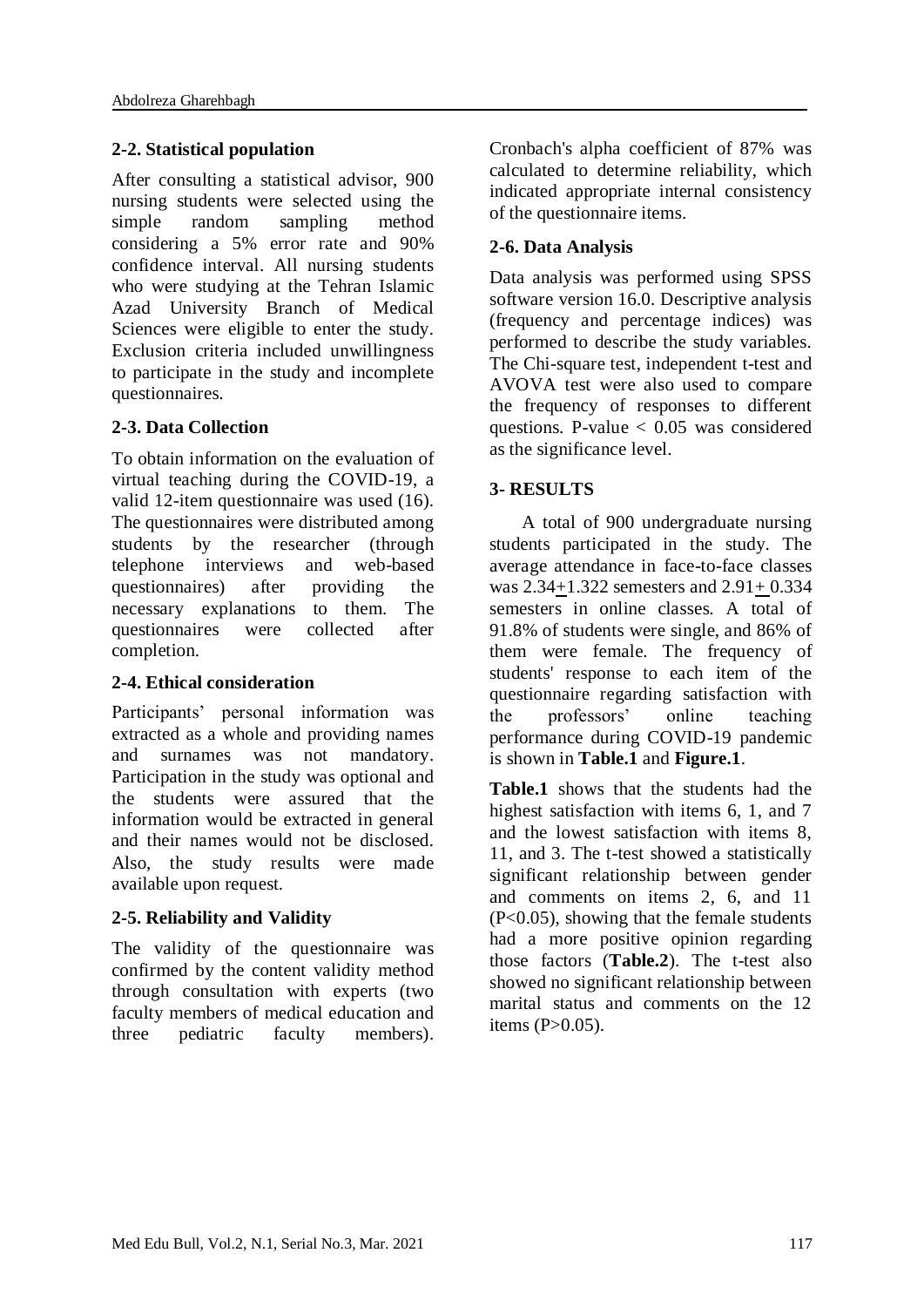| Items          |                                                                                                                                                      |       | Agree | No       | Opposed        | Completely     |
|----------------|------------------------------------------------------------------------------------------------------------------------------------------------------|-------|-------|----------|----------------|----------------|
|                |                                                                                                                                                      | agree |       | comments |                | opposed        |
| $\mathbf{1}$   | The professor had sufficient knowledge and ability to use<br>educational software effectively.                                                       | 55    | 28.3  | 9.4      | 4.7            | 2.5            |
| 2              | The professor used virtual systems and communication<br>software to increase communication and establish<br>effective interaction during the course. | 45.3  | 29.9  | 14.5     | 7.2            | $\overline{3}$ |
| $\mathfrak{Z}$ | The professor was available for clarification and advice<br>throughout the course.                                                                   | 42.1  | 29    | 16.6     | 7.9            | 4.5            |
| $\overline{4}$ | The professor answered my educational questions and<br>problems in class in a timely and useful manner.                                              | 49.2  | 29.4  | 12.5     | 5.4            | 3.5            |
| 5              | The professor was concerned about my learning and felt<br>responsible for it.                                                                        | 47.1  | 27    | 16       | 5.4            | 4.5            |
| 6              | The professor had up-to-date knowledge and sufficient<br>mastery of the educational content.                                                         | 57.4  | 26.9  | 10.4     | 3.5            | 1.8            |
| $\overline{7}$ | The professor explained and presented the material<br>clearly and in an organized manner.                                                            | 54    | 27.5  | 10.7     | 4.8            | 3.1            |
| 8              | The professor used various teaching methods to make the<br>teaching process more effective.                                                          | 38.1  | 26.4  | 20.4     | 9.2            | 5.9            |
| 9              | The speed and quality of the professor's teaching was<br>appropriate.                                                                                | 47.1  | 27.3  | 15.3     | $\overline{7}$ | 3.3            |
| 10             | My professor encouraged me and other classmates to<br>participate in educational activities throughout the course.                                   | 47.5  | 28.5  | 14       | 5.4            | 4.6            |
| 11             | The professor provided me with feedback on homework<br>and class tests at regular intervals.                                                         | 40.3  | 24.8  | 22.7     | 7.4            | 4.9            |
| 12             | Overall, the professor's teaching in this course was<br>satisfactory.                                                                                | 48.8  | 28.9  | 12.1     | 5.3            | 4.9            |

| Table-1: Frequency distribution of students' responses to each item of the questionnaire in percentage (n=900). |  |  |
|-----------------------------------------------------------------------------------------------------------------|--|--|
|                                                                                                                 |  |  |



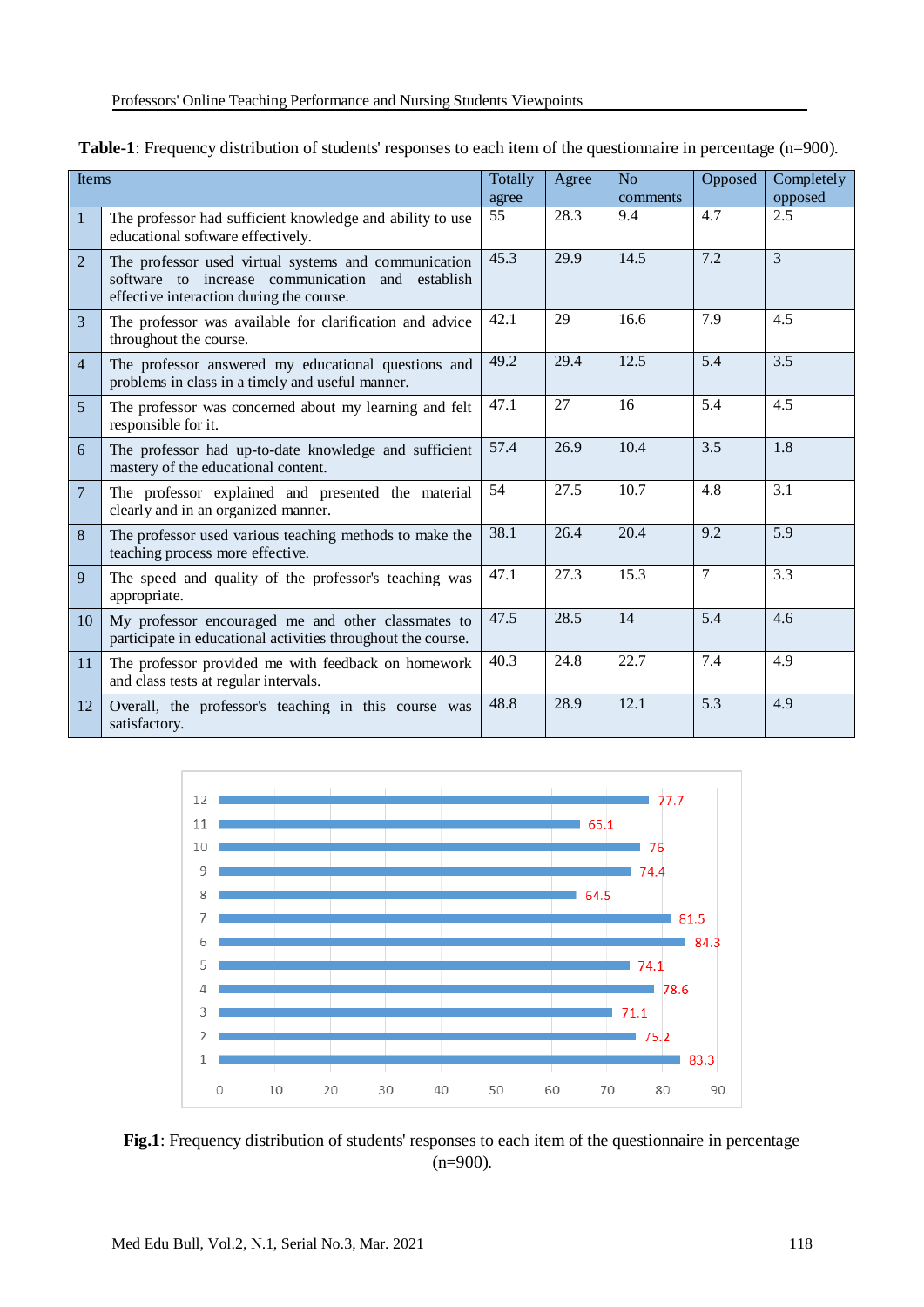| Item           | Gender | Number | Mean | <b>Standard</b><br>Deviation |          | *P-value |
|----------------|--------|--------|------|------------------------------|----------|----------|
|                | Male   | 123    | 4.07 | .907                         | .011     |          |
| $\overline{2}$ | Female | 764    | 4.07 | 1.101                        | .013     | 0.018    |
|                | Male   | 122    | 4.25 | 1.055                        | $-1.295$ | 0.047    |
| 6              | Female | 766    | 4.36 | .905                         | $-1.159$ |          |
| 11             | Male   | 122    | 3.86 | 1.015                        | $-.222$  | 0.013    |
|                | Female | 762    | 3.89 | 1.184                        | $-.248$  |          |

**Table-2:** The Students' response to the 12-item questionnaire based on gender (n=900).

\*Independent t-test. Items: **2**. The professor used virtual systems and communication software to increase communication and establish effective interaction during the course. **6**. The professor had up-to-date knowledge and sufficient mastery of the educational content. **11**. The professor provided me with feedback on homework and class tests at regular intervals.

The ANOVA test showed a statistically significant relationship between students' comments on items 1, 3-6, and 11 and the number of face-to-face courses  $(P<0.05)$ , indicating that higher satisfaction was expressed by students who attended more face-to-face classes (**Table.3**). The ANOVA test also showed a statistically significant relationship between students' comments on items 1-6 and 11 and the number of online courses  $(P<0.05)$ ,

indicating that higher satisfaction was expressed by students who attended more online classes than other students (**Table.4**). The ANOVA test further showed a statistically significant relationship between students' comments on items 10 and 11 and the undergraduate year (P<0.05), indicating that satisfaction was higher among junior students (**Table.5**).

**Table-3**: Students' response to the 12 items regarding the performance of professors and the number of face-to-face courses.

| Item           | Term           | Number | Mean (SD)   | Degree of<br>freedom | ${\bf F}$ | *P-value |
|----------------|----------------|--------|-------------|----------------------|-----------|----------|
|                | 1              | 270    | 4.24(.981)  |                      |           | 0.001    |
|                | $\overline{2}$ | 356    | 4.36(.967)  |                      |           |          |
|                | 3              | 62     | 4.02(1.287) |                      |           |          |
| $\mathbf{1}$   | $\overline{4}$ | 111    | 4.23(0.950) | 5                    | 4.409     |          |
|                | 5              | 82     | 4.57 (.789) |                      |           |          |
|                | 6              | 8      | 3.25(.707)  |                      |           |          |
|                |                | 271    | 3.96(1.133) | 5                    | 2.791     | 0.016    |
|                | $\overline{2}$ | 353    | 4.08(1.044) |                      |           |          |
| 3              | 3              | 61     | 3.69(1.323) |                      |           |          |
|                | $\overline{4}$ | 112    | 3.98(1.123) |                      |           |          |
|                | 5              | 82     | 3.70(1.403) |                      |           |          |
|                | 6              | 8      | 3.38(.916)  |                      |           |          |
|                | 1              | 269    | 4.13(1.078) | 5                    | 2.789     | 0.017    |
|                | $\overline{2}$ | 354    | 4.23 (.994) |                      |           |          |
| $\overline{4}$ | 3              | 61     | 3.74(1.389) |                      |           |          |
|                | $\overline{4}$ | 112    | 4.12(.956)  |                      |           |          |
|                | 5              | 83     | 4.28(1.108) |                      |           |          |
|                | 6              | 8      | 3.75(.707)  |                      |           |          |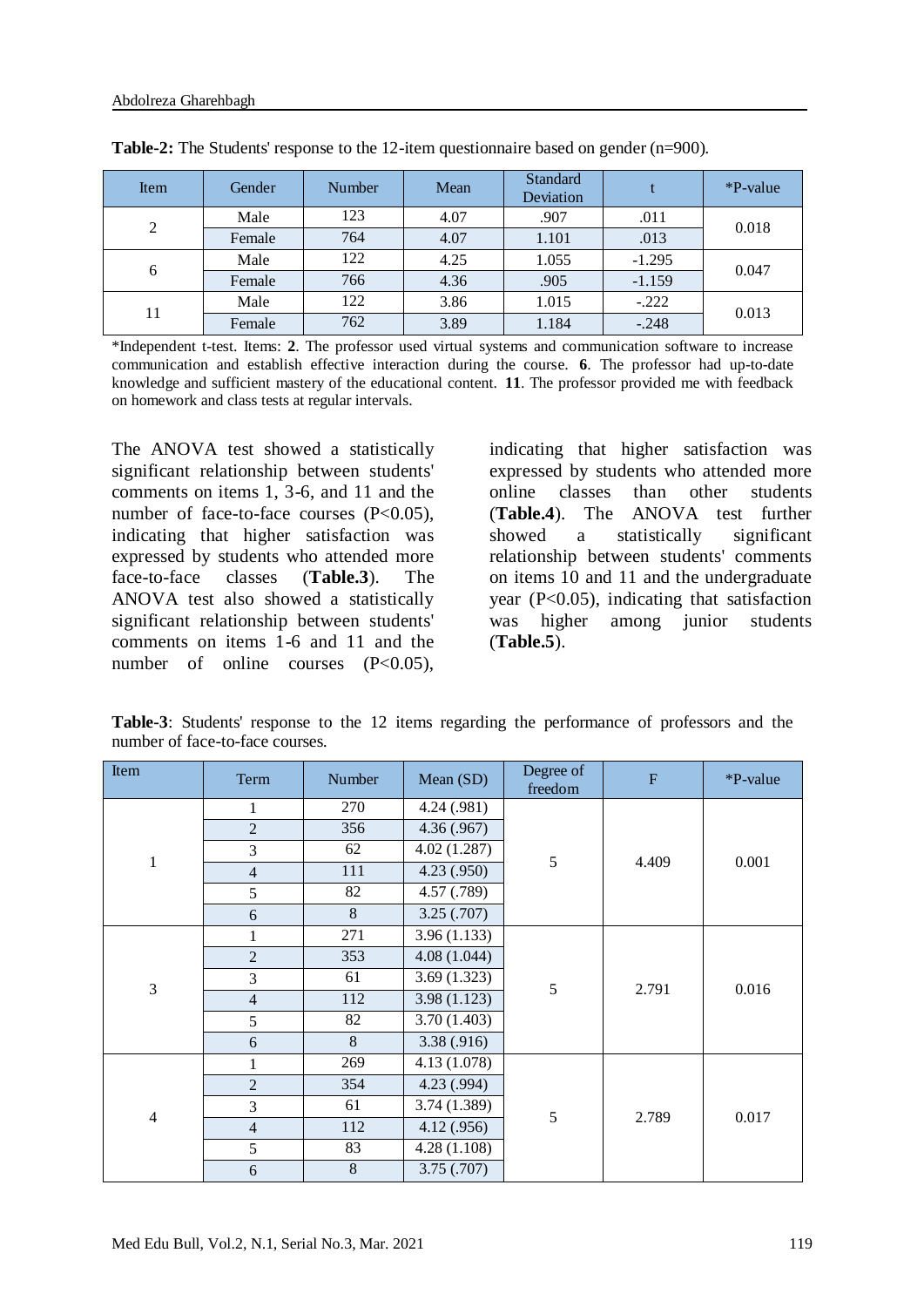| Professors' Online Teaching Performance and Nursing Students Viewpoints |  |
|-------------------------------------------------------------------------|--|
|-------------------------------------------------------------------------|--|

|    | 1              | 268   | 4.09(1.128) | 5 | 3.479 | 0.004 |
|----|----------------|-------|-------------|---|-------|-------|
|    | $\overline{2}$ | 355   | 4.07(1.097) |   |       |       |
| 5  | 3              | 62    | 3.58(1.397) |   |       |       |
|    | $\overline{4}$ | 113   | 4.16(0.987) |   |       |       |
|    | 5              | 83    | 4.29(1.042) |   |       |       |
|    | 6              | 8     | 3.62(.744)  |   |       |       |
|    | 1              | 268   | 4.31 (.934) | 5 | 3.123 | 0.008 |
|    | $\overline{2}$ | 355   | 4.43 (.878) |   |       |       |
| 6  | 3              | 62    | 4.00(1.367) |   |       |       |
|    | $\overline{4}$ | 113   | 4.33 (.829) |   |       |       |
|    | 5              | 82    | 4.48 (.789) |   |       |       |
|    | $6\,$          | 8     | 3.88(.641)  |   |       |       |
|    | 1              | 265   | 3.72(1.246) |   | 3.479 | 0.04  |
|    | $\overline{2}$ | 353   | 3.99(1.080) |   |       |       |
| 11 | 3              | 63    | 3.67(1.380) | 5 |       |       |
|    | $\overline{4}$ | 112   | 3.87(1.143) |   |       |       |
|    | 5              | 83    | 4.19 (.993) |   |       |       |
|    | 6              | $8\,$ | 3.50(.756)  |   |       |       |

\*ANOVA test. SD: Standard deviation. Items: **1**. The professor had sufficient knowledge and ability to use educational software effectively. **3**. The professor was available for clarification and advice throughout the course. **4**. The professor answered my educational questions and problems in class in a timely and useful manner. **5**. The professor was concerned about my learning and felt responsible for it. **6**. The professor had upto-date knowledge and sufficient mastery of the educational content. **11**. The professor provided me with feedback on homework and class tests at regular intervals.

**Table-4:** The students' response to the 12 items regarding the performance of professors and the number of online courses.

| Item           | Term           | Number                        | Mean (SD)   | Degree of<br>Freedom | $\overline{F}$ | *P-value |
|----------------|----------------|-------------------------------|-------------|----------------------|----------------|----------|
| 1              | 1              | $\overline{4}$                | 5(.000)     | 3                    | 3.712          | 0.011    |
|                | $\overline{2}$ | 84                            | 4.44(0.910) |                      |                |          |
|                | 3              | 793                           | 4.28.991)   |                      |                |          |
|                | $\overline{4}$ | 8                             | 3.38(1.061) |                      |                |          |
| $\overline{4}$ | 1              | $\overline{4}$                | 2.50(1.915) |                      |                | 0.011    |
|                | $\overline{2}$ | 81                            | 4.11(1.118) | 3                    | 3.767          |          |
|                | 3              | 794                           | 4.17(1.046) |                      |                |          |
|                | $\overline{4}$ | 8                             | 3.75(.886)  |                      |                |          |
| 10             |                | $\overline{4}$                | 3(2.309)    |                      | 3.692          | 0.012    |
|                | $\overline{2}$ | 83                            | 3.78(1.230) | 3                    |                |          |
|                | 3              | 793                           | 4.13(1.082) |                      |                |          |
|                | $\overline{4}$ | 8                             | 4.12(1.642) |                      |                |          |
| 11             | 1              | $\overline{4}$<br>2.50(1.915) |             |                      |                |          |
|                | $\overline{2}$ | 82                            | 3.59(1.237) | 3                    | 4.049          |          |
|                | 3              | 790                           | 3.92(1.144) |                      |                | 0.007    |
|                | $\overline{4}$ | 8                             | 3.75(1.035) |                      |                |          |

ANOVA test. SD: Standard deviation. Items: **1**. The professor had sufficient knowledge and ability to use educational software effectively. **4**. The professor answered my educational questions and problems in class in a timely and useful manner. **10**. My professor encouraged me and other classmates to participate in educational activities throughout the course. **11**. The professor provided me with feedback on homework and class tests at regular intervals.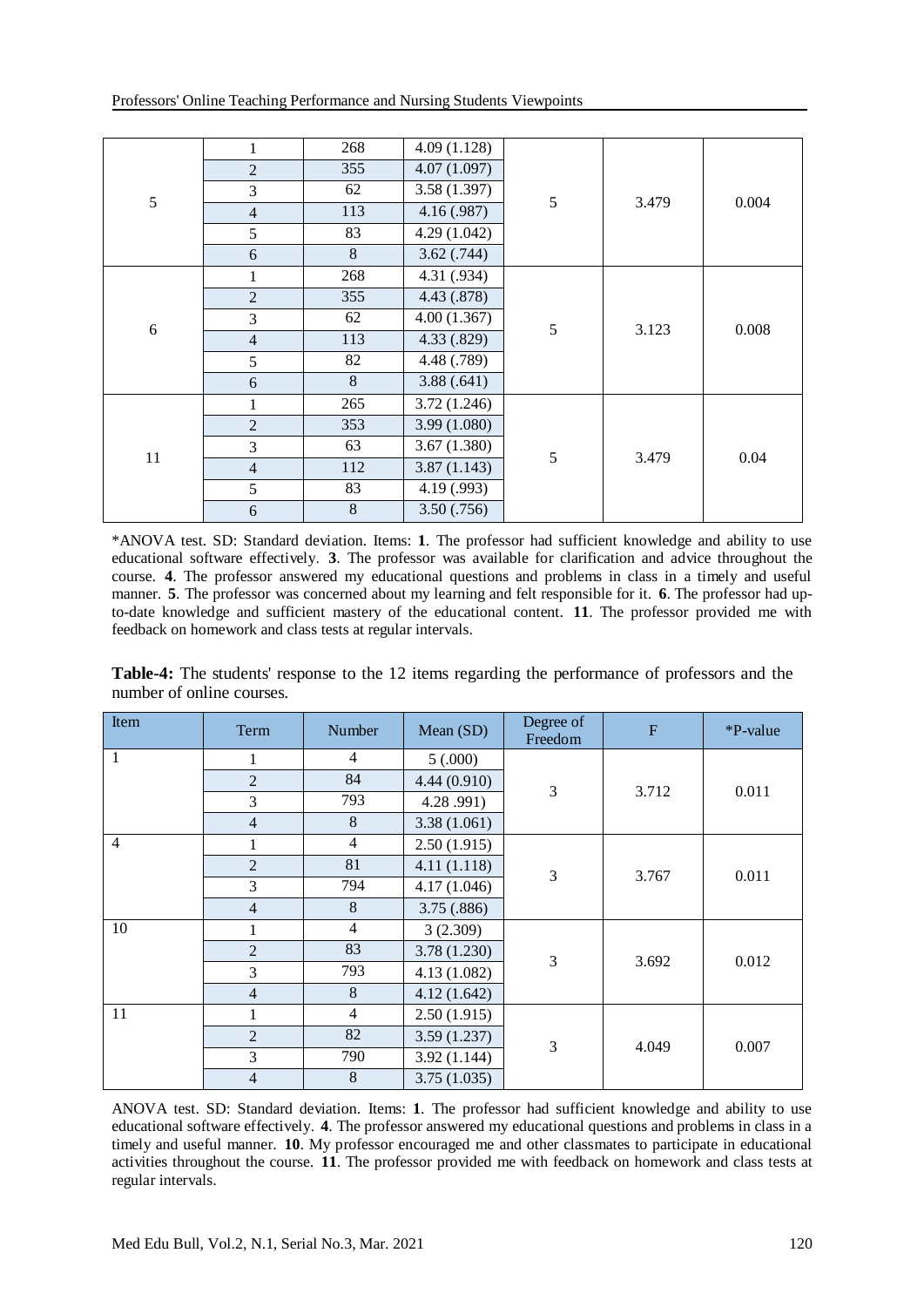| Item | Year | Number | Mean $(SD)$ | df |        | $\ast$ P-value |
|------|------|--------|-------------|----|--------|----------------|
| 10   |      | 390    | 3.98(1.159) |    | 7.088  | 0.008          |
|      |      | 498    | 4.18(1.069) |    |        |                |
|      |      | 386    | 3.70(1.226) |    | 16.795 | 0.000          |
|      |      | 498    | 4.02(1.090) |    |        |                |

**Table-5:** The students' response to the 12 items regarding the performance of professors according to the undergraduate year.

\*ANOVA test. SD: Standard deviation, df: Degree of freedom. Items: **10**. My professor encouraged me and other classmates to participate in educational activities throughout the course. **11**. The professor provided me with feedback on homework and class tests at regular intervals.

#### **4- DISCUSSION**

 The aim of the current study was to investigate the professors' online teaching performance during the COVID-19 pandemic from the perspective of nursing students of Islamic Azad University, Tehran Branch. The results showed above average satisfaction among the majority of students with the professors' online teaching performance. The findings of the study also showed a significant relationship between gender, undergraduate year, history of attending face-to-face classes, and the number of online semesters  $(P<0.05)$ . The sensitivity of education and attention to educational processes in universities emphasize the need for evaluation to improve the quality of education and, ultimately, improve the efficiency and effectiveness of a country's education system (18). To improve the teaching/learning process, both the continuous individual development of the faculty members and the evaluation of their duties are necessary for a successful university (19). In recent years, the use of student opinions has become common in various academic settings. In a study on 600 faculties, Seldin found that the use of students' evaluation of professors increased from 29% to 86% during the period from 1973 and 1993 (20). A correct and continuous evaluation of the professors' performance, which is partly done by students, can indicate its quality. It not only helps identify professors' strengths and weaknesses but also acts as a helpful and effective factor in improving the quality of their educational activities. Previous studies have shown that regular evaluations of faculties by students and timely feedback on their results lead to better performance and, ultimately, improve the quality of education (21). The findings of the present study showed that the highest student satisfaction was related to professors' sufficient familiarity with and ability to use the educational software, up-to-date knowledge, sufficient expertise in educational content, and clear and organized content presentation. The lowest satisfaction level was related to the items of not using different teaching methods, not providing timely feedback on homework and class tests, and the unavailability of professors when needed. With the increasing use of information technology in the education field, it is now possible to create learning environments on the Internet without time and place constraints. These environments enable learners to access lesson content, share ideas, and discuss with other participants online (22). In a study titled "Challenges of Online Education", Parhizi et al. (2014) categorized the problems with e-learning into two groups. The first category involves technical problems, including inadequate infrastructure, lack of face-toface communication between instructors and learners, and reduced information security. The second category involves low Internet skills and mismatch in online teaching, lack of familiarity with the online environment and its structure, difficulty in assessing the quality of learning, resistance to accept the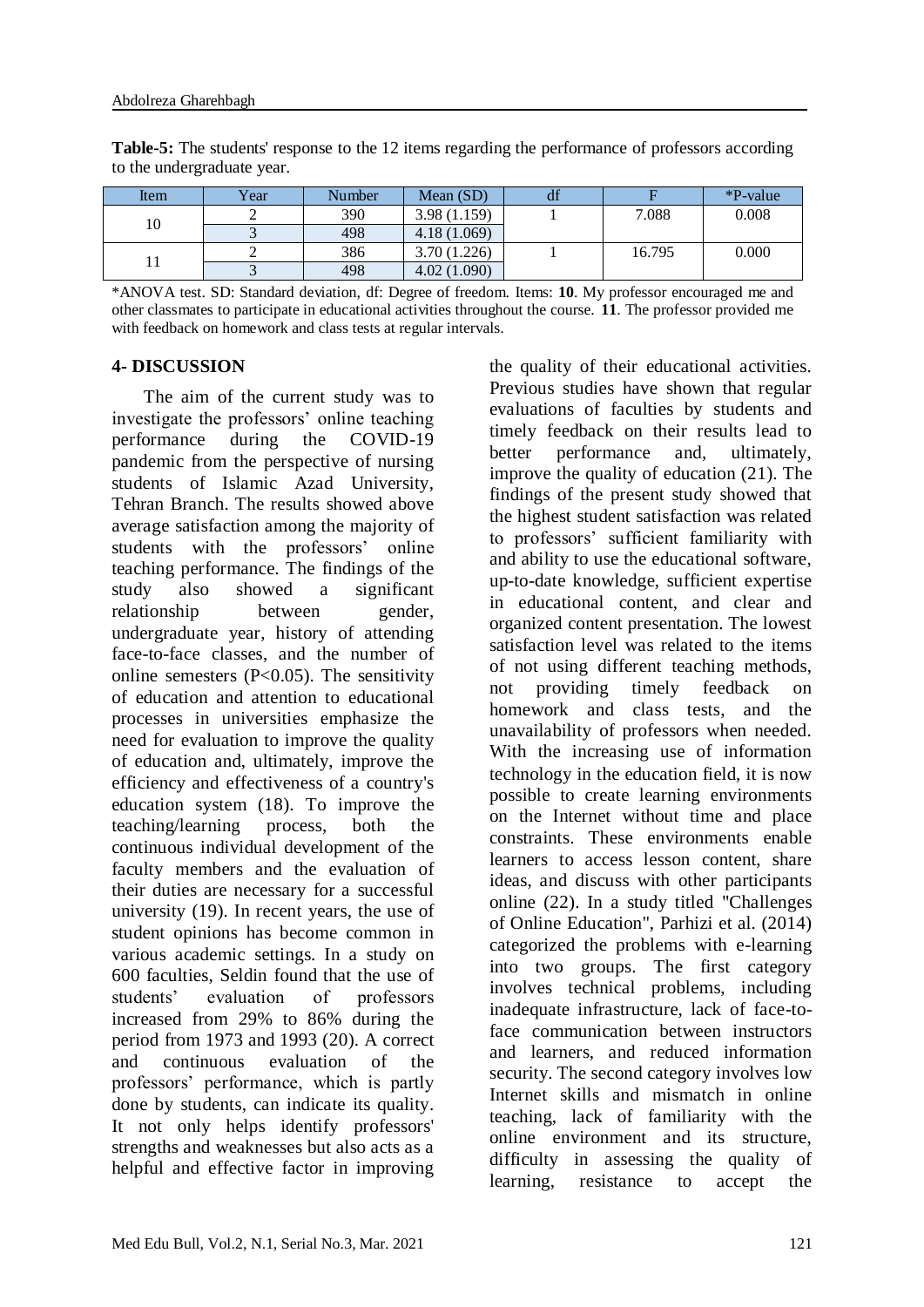innovative technology and changes in traditional assessment methods, and, finally, increasing workload by professors (23). Najafi et al. (2019) referred to the insufficient understanding of online teaching, delay in educational feedback, delays in asynchronous learning, lack of motivation to read online electronic content, lack of human, emotional, and face-to-face interactions in the classroom, and lack of social communication skills as well as the impossibility of practical activities in the classroom as the shortcomings of e-learning (24). In their study, Eisenberg and Escobar investigated the importance of educators' success in elearning, noting that the COVID-19 pandemic has caused a sudden shift in education from face-to-face to e-teaching. They referred to the importance of peer-topeer education, providing content at regular intervals, setting specific interaction rules (e.g., when and how the learner is allowed to ask questions or solve problems), and paying close attention to the objectives during the assessment of the learned material as effective factors in elearning (25). The COVID-19 pandemic has caused many changes in the world. These changes have also affected universities and other educational systems as well as various aspects of society. This pandemic has shifted educational systems towards using online teaching. Utilizing online learning along with face-to-face teaching can guarantee learning. Combining the strengths of both face-toface and online teaching methods is a further step to improve the quality of learning.

## **5- CONCLUSION**

 The findings of the study showed that nursing students of Islamic Azad University, Tehran Branch were very satisfied with their professors' online teaching performance during the COVID-19 pandemic. They also demanded timely feedback, using various teaching methods,

and availability of professors in the shortest possible time. To improve the quality of online teaching systems, it is necessary to promote the student-professor relationship, student-student collaboration, provide timely feedback, and emphasize the availability of professors in various ways to explain the objectives of courses and pay attention to different learning styles and abilities. Active learning and participation as the main concepts recommended by administrators involved in planning, management, and teaching in e-learning systems are issues that should always be considered while making decisions and be used as guiding principles.

### **6- CONFLICT OF INTEREST:** None.

### **7- REFERENCES**

1. Mian A, Khan SH. Medical education during pandemics: a UK perspective. BMC Medicine. 2020; 18(1): 100.

2. Ghodsi A, Malek A, Ghahremani S. A Review of Multisystem Inflammatory Syndrome in Children (MIS-C) Associated with COVID-19. Hormozgan Med J. 2020 December; 24(4):e107048.

3. Sajed AN, Amgain K. Corona Virus Disease (COVID-19) Outbreak and the Strategy for Prevention. Europasian Journal of Medical Sciences. 2020; 2(1): 1-4.

4. Ghodsi A, Sarabi M, Malek A, Khakshour A. Current Treatment Guidelines of SARS-CoV-2 Related Multisystem Inflammatory Syndrome in Children: A Literature Review and Expert Opinion. J Child Sci 2021;11:e133–e140.

5. Viner RM, Russell SJ, Croker H, Packer J, Ward J, Stansfield C, et al. School closure and management practices during coronavirus outbreaks including COVID-19: a rapid systematic review. The Lancet Child & Adolescent Health. 2020; 4(5): 397–404.

6. Ghafourifard M. The promotion of Virtual Education in Iran: The Potential which Turned into reality by Coronavirus. Iranian Journal of Medical Education. 2020; 20:33-4.